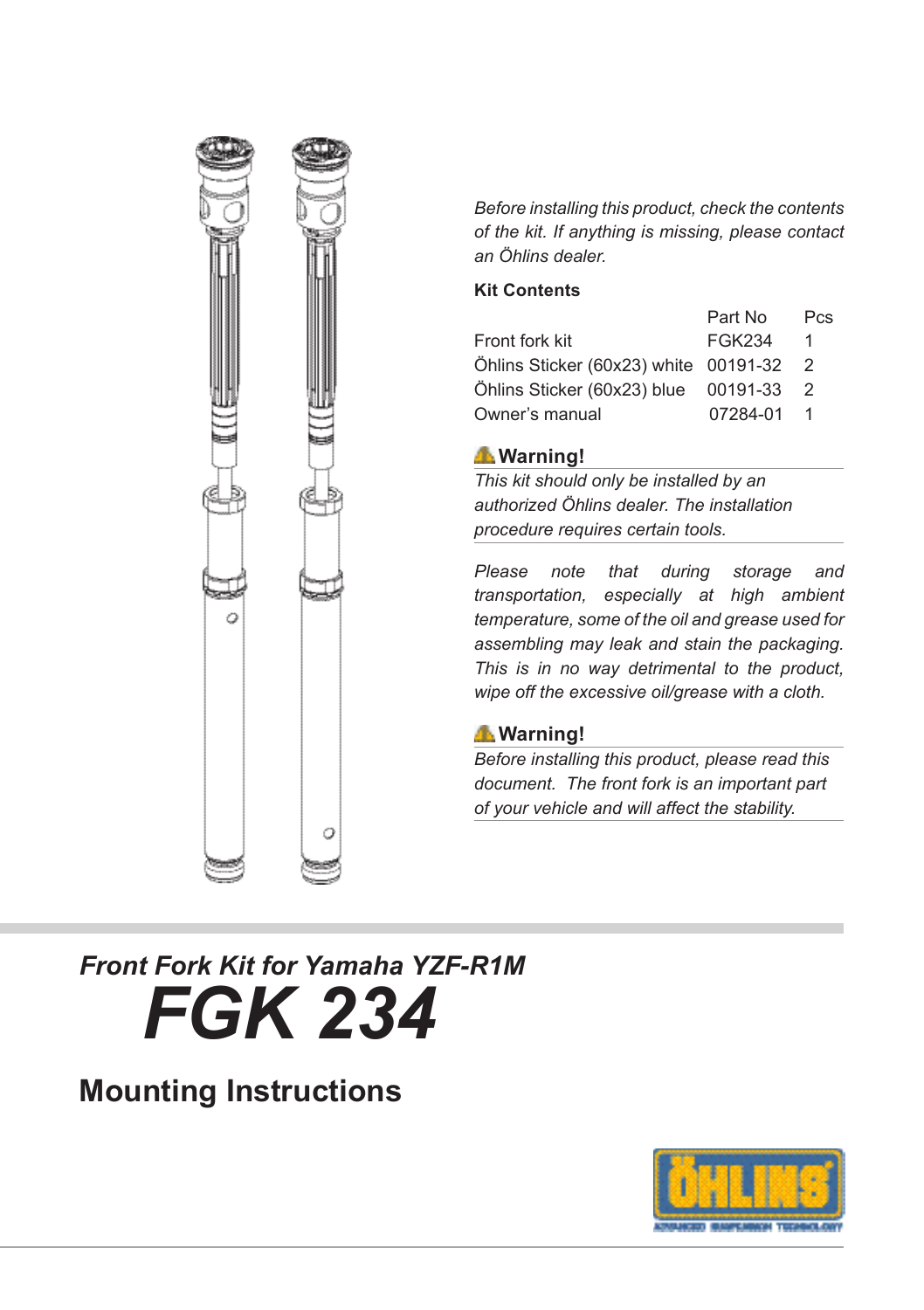# **Safety Precautions**

#### **Note!**

*The front fork is a very important part of the vehicle and will therefore affect the stability.* 

*Read and make sure that you understand the information in this manual before you use this product. If you have any questions regarding installation or maintenance please contact your nearest Öhlins dealer.*

*Öhlins Racing AB can not be held responsible for any damage to the front fork, vehicle, other property or injury to persons, if the instructions for installing and maintenance are not followed exactly.*

#### **Warning!**

*This product was developed and designed*  exclusively for a specific vehicle model and *should only be installed on the intended vehicle model in its original condition as delivered from the vehicle manufacturer.*

 *After installing this product, take a test ride at low speed to make sure that your vehicle has maintained its stability.*

#### **Note!**

*When working on this product, always consult your Vehicle Service Manual.*

*This Manual should be considered as a part of the product and should therefore accompany the product throughout its life cycle.*

### **Safety Symbols**

In this manual, mounting instructions and other technical documents, important information concerning safety is distinguished by the following symbols:

#### 本

*The Safety Alert Symbol means: Warning! Your safety is involved.*

#### **Warning!**

*The Warning Symbol means: Failure to follow warning instructions can result in severe or fatal injury to anyone working with, inspecting or using the front fork, or to bystanders.*

#### **Caution!**

*The Caution Symbol means: Special precautions must be taken to avoid damage to the front fork.*

#### **MB** Note!

*The Note Symbol indicates information that is important regarding procedures.*

© Öhlins Racing AB. All rights reserved. Any reprinting or unauthorized use without the written permission of Öhlins Racing AB is prohibited. Printed in Sweden.

### **Tools**









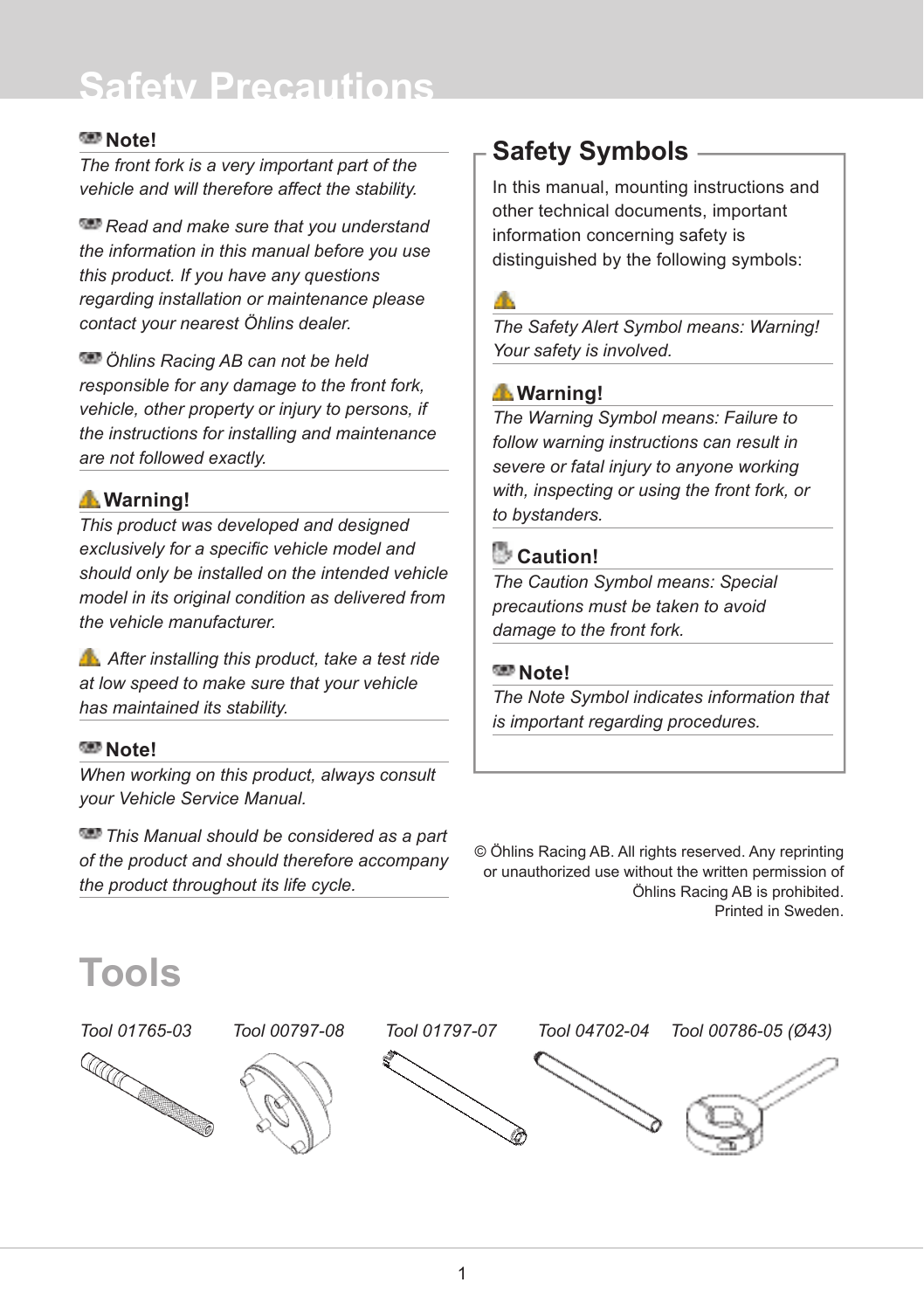# **Install Öhlins Front Fork Kit**

#### **3.15**

Set the spring preload, rebound and compression adjusters according to adjustments and set-up data in this manual.

#### **3.16**

Install the front fork legs into the triple clamps at the position recommended in set-up data (Fork leg position).

Tightening torque: According to your vehicle service manual.

#### **Note!**

*Measure the fork leg position from the upper triple clamp to the top of the outer tube.*



#### 3.14

Set system to non-electronic suspension.

Turn ignition off.

Hold gray arrow up button  $+$  mode button.

Turn ignition on and wait for display to show menu set up mode.

Release gray arrow up button + mode button.

Select "meter" with gray arrow up/down button.

Press gray arrow up button + mode button to go to next menu.

Select 2 for Öhlins electronic suspension and 1 for non-electronic suspension.

Turn ignition off.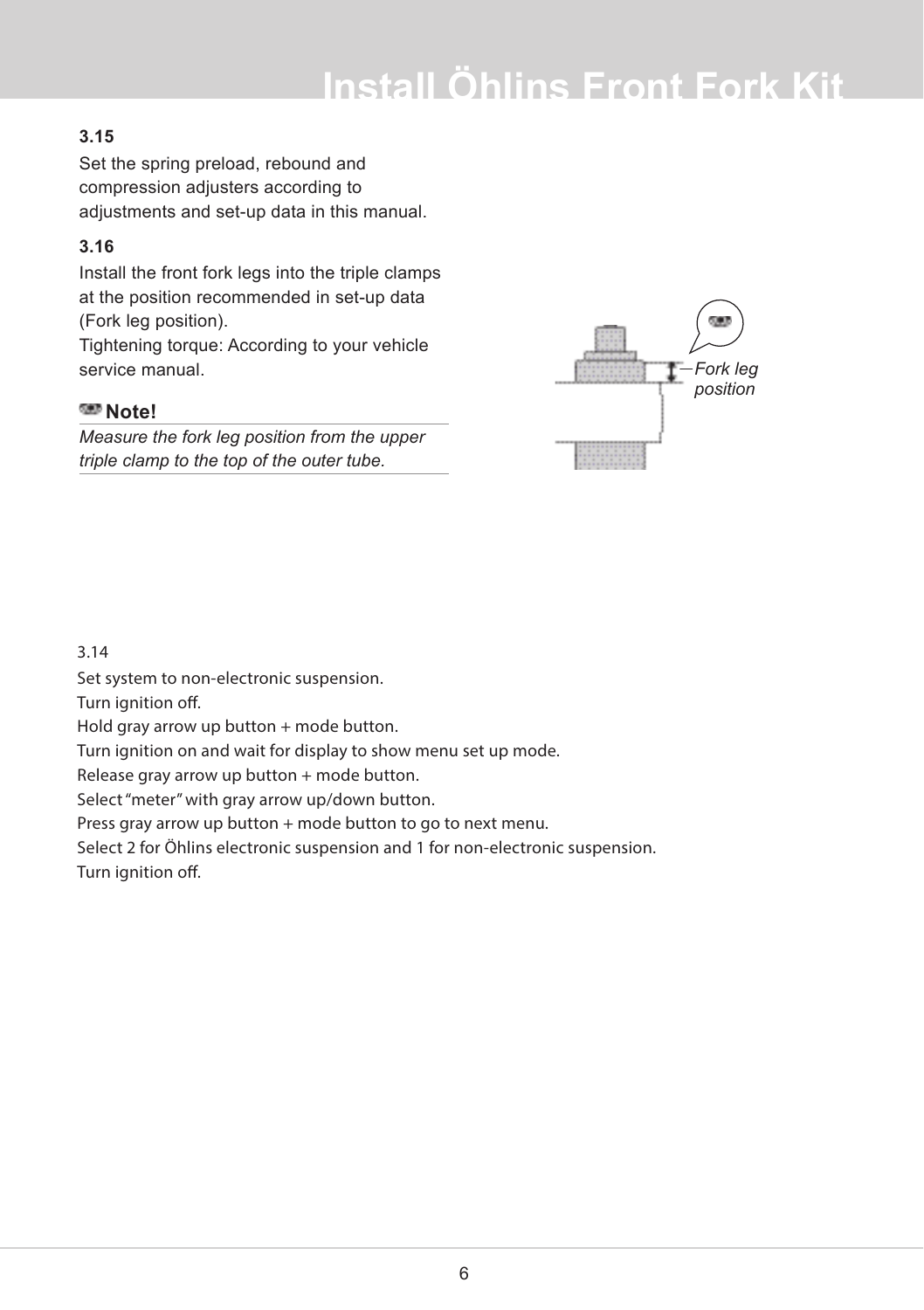# **3 - Install Öhlins Front Fork Kit**

#### **3.7**

Open the compression and the rebound adjuster fully. Install the top cap directly to the shaft extension (No spring or preload tube). Pull up the outer tube and tighten it to the top cap. Handtighten only.

#### **3.8**

Pump out all air from the cartridge by pulling the outer tube up and down 10-15 times.

#### **3.9**

Remove the top cap from the fork leg.

#### **3.10**

Make sure the shaft assembly is in the bottom of the fork leg and that the outer tube is in its bottom position. Measure the oil level with a ruler. See set-up data and oil level-force diagram in this folder.

#### **3.11**

Fasten tool 01765-03 on the top of the shaft extensioner, install preload tube,spring and upper spring support by leading them over the tool. *See the Owner's Manual for available springs*.

#### **3.12**

Pull up the shaft assembly and grab the spring support with a 19 mm wrench.

#### **3.13**

Make sure that the comp/rebound adjusters are fully open before installing the top cap. Remove the pull-up tool and install the top cap to the shaft extensioner. Torque 15 Nm.

#### **3.14**

Pull up the outer tube. Make sure the fork leg is in a fully extended position. Use tool 00797-08 to tighten the top cap to the outer tube. Torque 10 Nm.



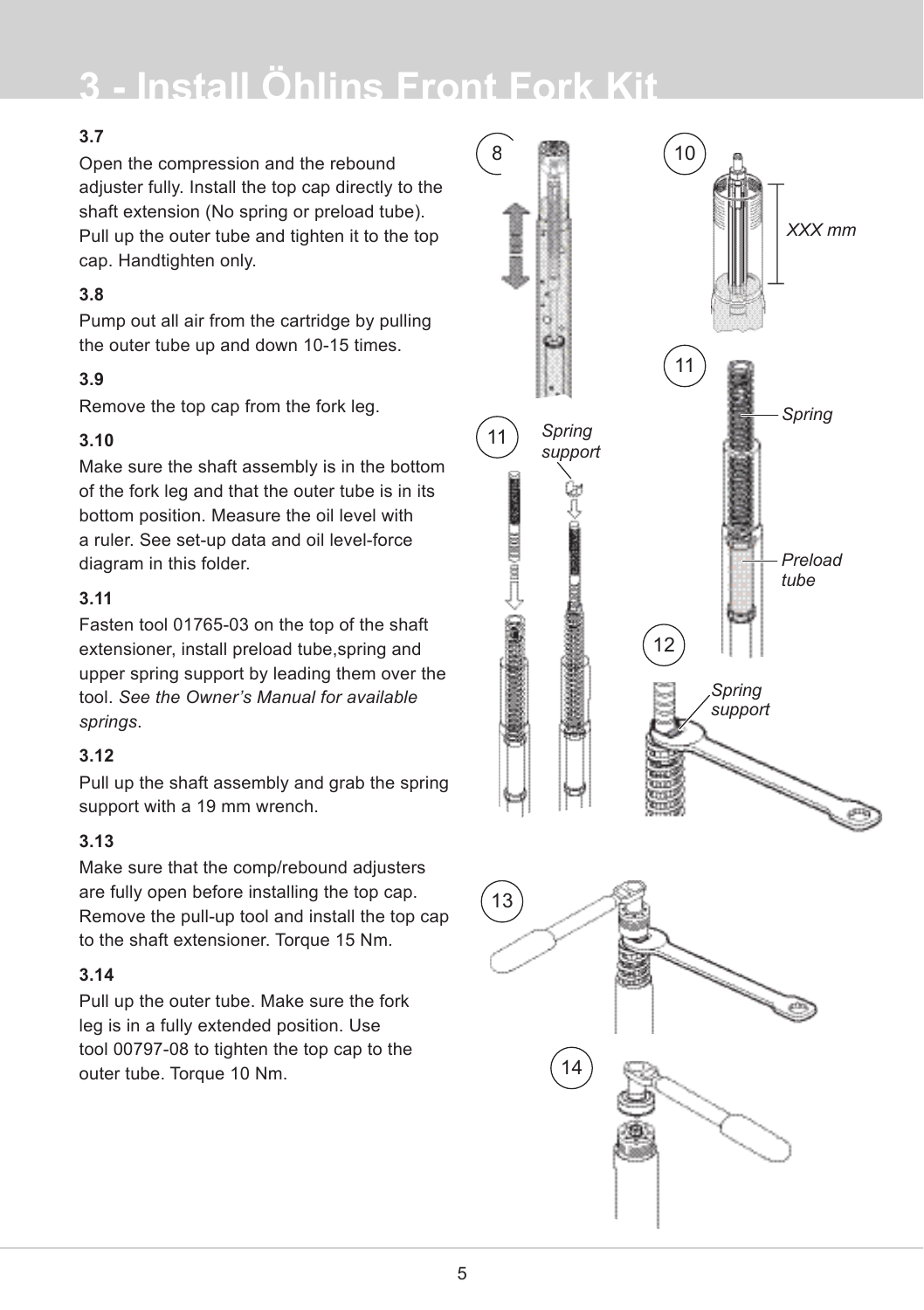## **1 - Remove Original Front Fork**

#### **Warning!**

*It is advisable to have an Öhlins dealer install the front fork.*

*When installing, consult your Vehicle Service Manual.*

#### **1.1**

Put the motorcycle on a workstand so that the front wheel barely touches the ground.

#### **Warning!**

*Make sure the vehicle is securely supported so that it will not tip.*

#### **1.2**

Remove the front fender, the brake calipers and the front wheel.

#### **1.3**

Release the spring preload.

#### **1.4**

Loosen the upper triple clamp by loosening the screws.

#### **1.5**

Loosen (do not remove) the top cap ½ turn.

#### **1.6**

Loosen the lower triple clamp by loosening the screws.

#### **1.7**

Remove the front fork legs from the triple clamps.

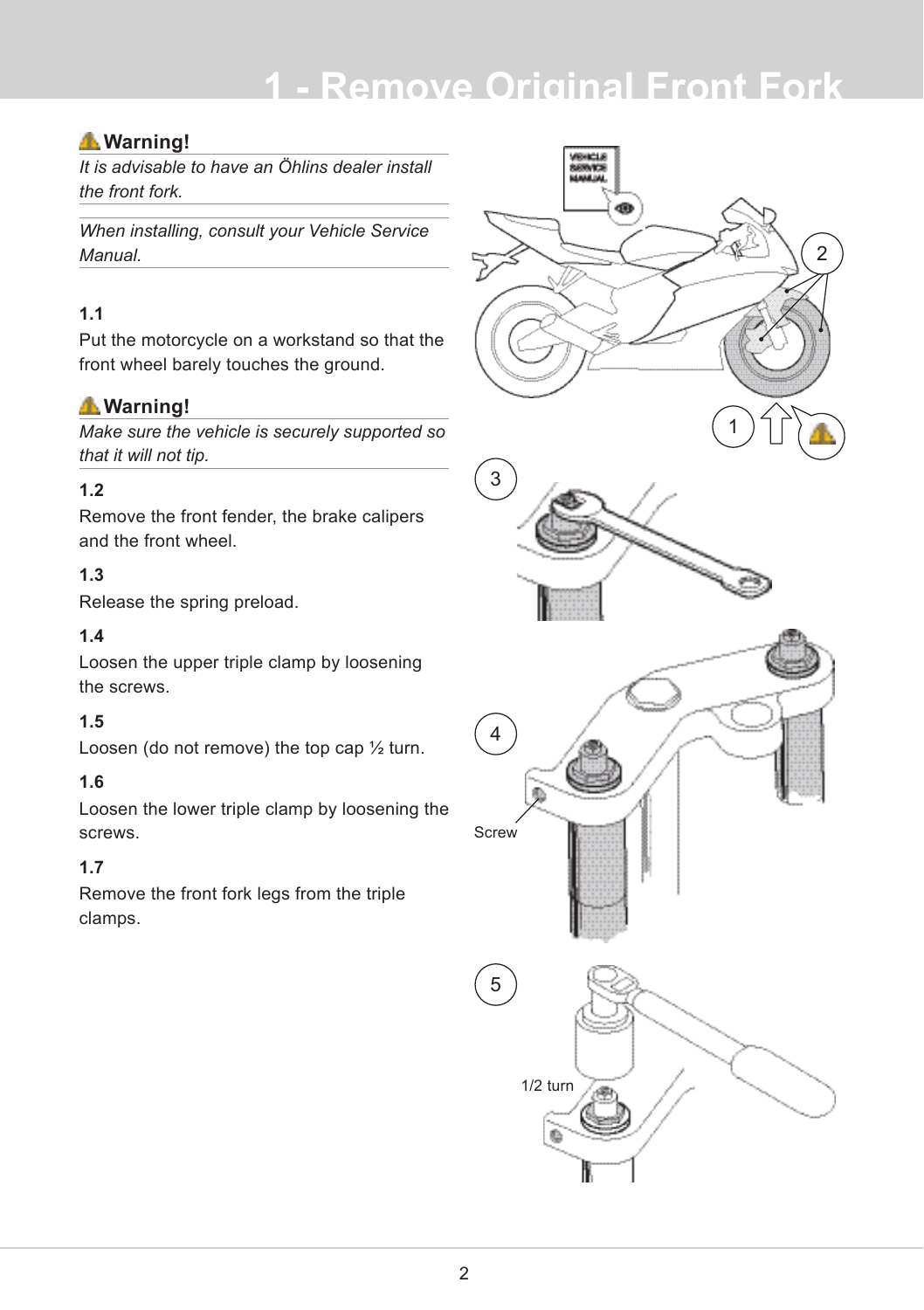# **2 - Disassemble Original Front Fork**

#### **2.1**

Loosen the top cap from the outer tube.

#### **2.2**

Pull down the outer tube.

#### **2.3**

Remove the top cap by loosening it from the shaft. Use appropriate tool according to your vehicle service manual.

#### **2.4**

Remove the spring and surrounding parts from the fork leg, drain the fork leg from oil.

#### **2.5**

Loosen the cartridge. Use tool 04702-04.

#### **2.6**

Remove the cartridge from the fork leg.

#### **Note!**

*If the cylinder tube does not follow with the cartridge kit, follow these steps;*

#### **2.8**

Remove the outer tube.

#### **2.9**

Install tool 00786-05 (Ø43) on the steel tube, above the hole. Loosen the steel tube from the fork bottom.

#### **Note!**

*Use a heat gun to soften the Loctite between the steel tube and the fork bottom.*

#### **Note!**

*Do not remove tool 00786-05 from the steel tube. You will need it to reinstall the steel tube.*

#### **2.10**

Use appropriate tool (Ø34) and remove the cylinder tube.

#### **2.11**

Reinstall the steel tube. Use tool 00786-05. Loctite 2701. Torque 130 Nm.

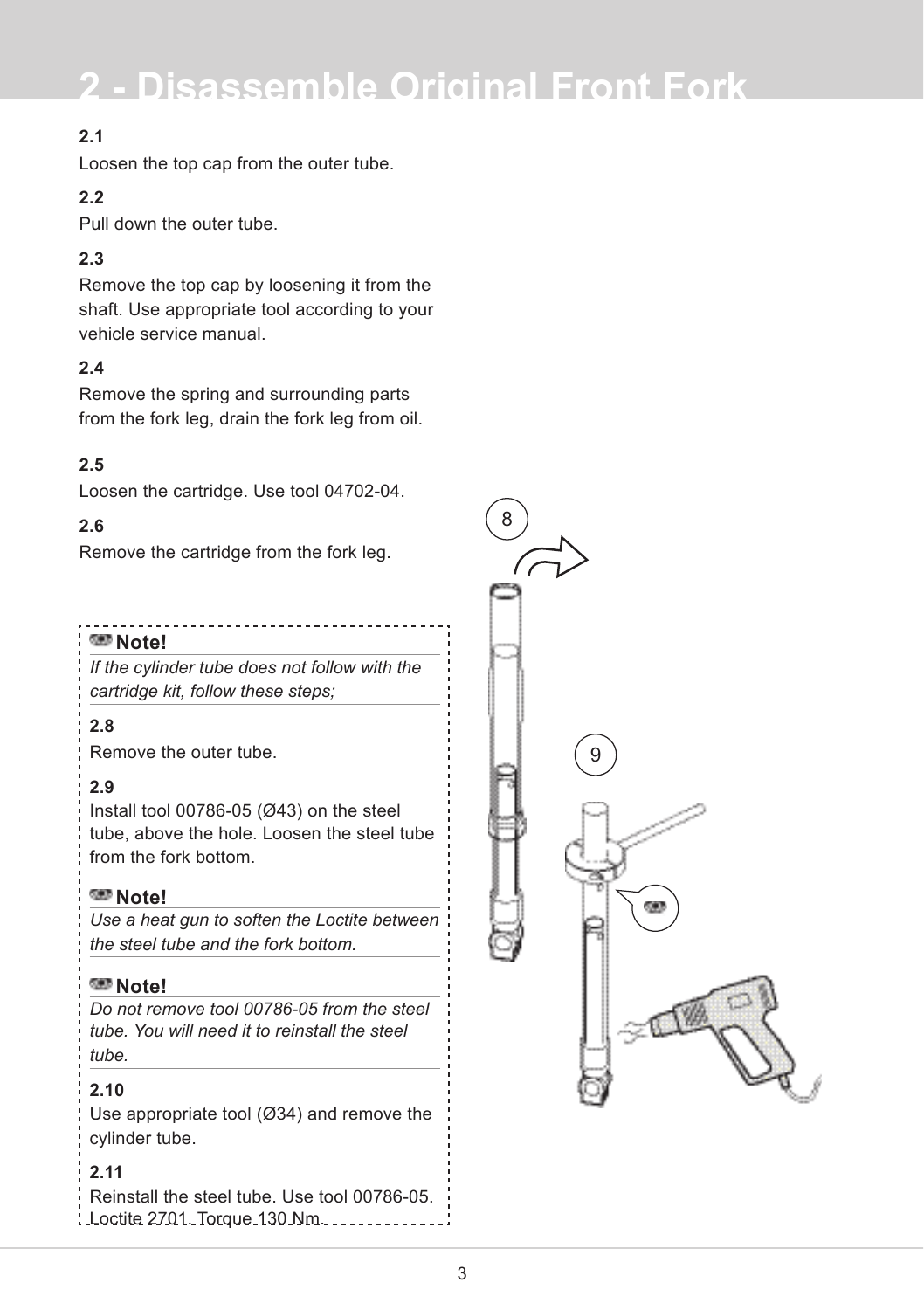# **3 - Install Öhlins Front Fork Kit**

### **Caution!**

*Work with only one fork leg at a time. Do not mix the parts.*

### **Caution!**

*The front fork kit is divided into one compression cartridge and one rebound cartridge. Important:*

*• Install the cartridge marked "Reb" (Rebound) in the right side fork leg.* 

*• Install the cartridge marked "Comp" (Compression) in the left side fork leg.*

#### **3.1**

Remove the top cap.

#### **3.2**

Remove the spring support and the preload tube.

#### **3.3**

Remove the cylinder tube from the cartridge.

### **Caution!**

*Be careful not to damage the piston ring.*

#### **3.4**

Put the cylinder tube carefully into the fork leg. Use an extended 17 mm allen key to tighten the cylinder tube's adaptor to the fork bottom. Apply Loctite 243 on the adaptor's thread. Torque 40 Nm.

### **Caution!**

*Be careful not to damage the inside of the cylinder tube when tightening with the extended allen key.*

#### **3.5**

Pour 0,5 litre Öhlins Front Fork fuid into the fork leg.

#### **3.6**

Put the cartridge carefully in the fork leg. Tighten to the cylinder tube with tool 01797-07. Apply red grease on the seal head's thread. Torque 20 Nm.

*position and be careful not to damage it.*



### **Caution!**

*Make sure that the piston ring is in its correct position and be careful not to damage it.*